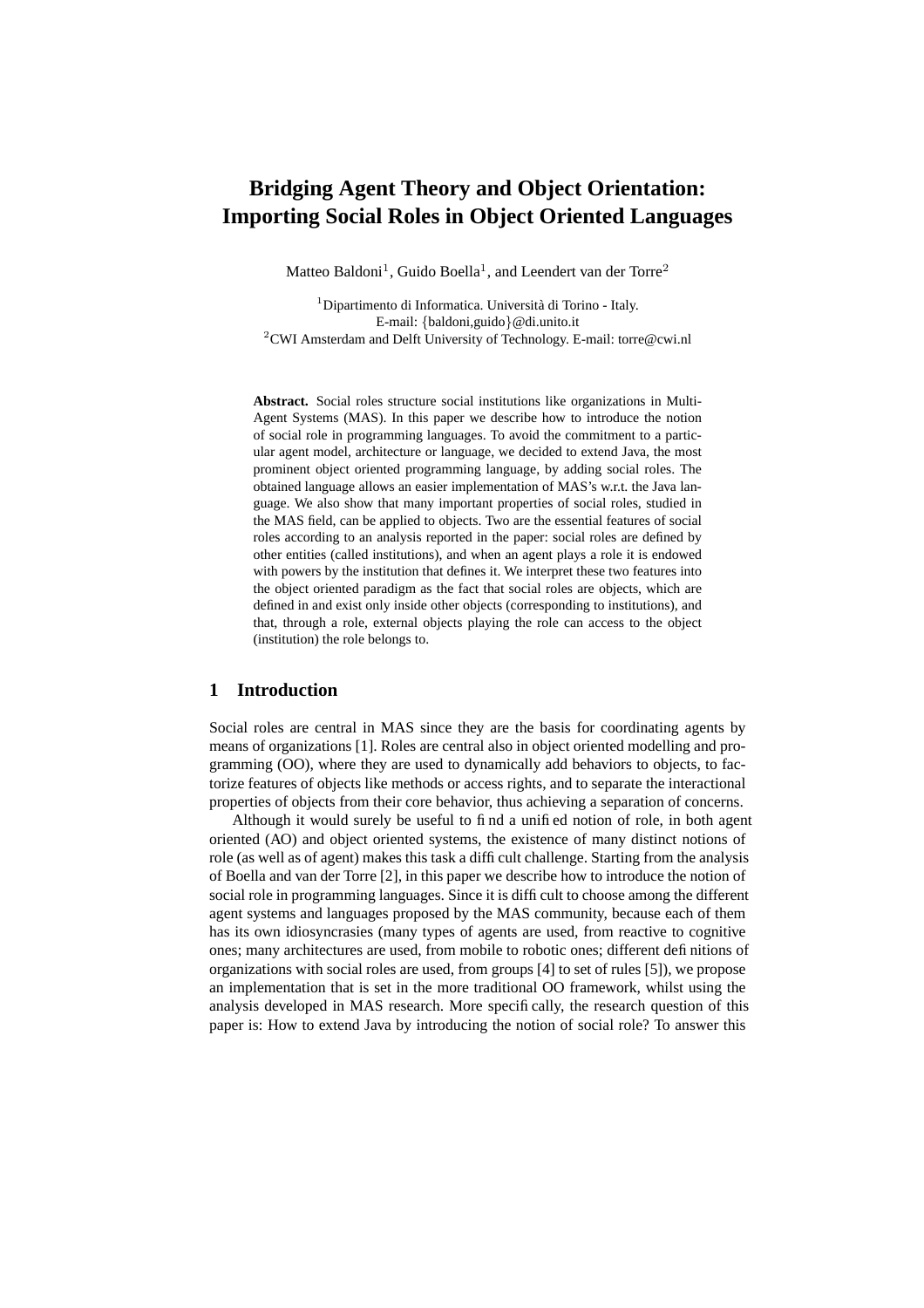question we first analyze the relevant properties of social roles and, then, we map them to programming constructs in the OO context.

The choice of the Java language is due to the fact that it is one of the prototypical OO programming languages; moreover, MAS systems are often implemented in Java and some agent programming languages are extensions of Java, e.g., see the Jade framework [6]. In this way we can directly use roles offered by our extension of Java when building MAS systems or extending agent programming languages.

Furthermore, we believe that to contribute to the success of the Autonomous Agents and Multiagent Systems research, the theories and concepts developed in this area should be applicable also to more traditional views. It is a challenge for the agent community to apply its concepts outside strictly agent based applications, and the object oriented paradigm is central in Computer Science. As suggested also by Juan and Sterling [7], before AO can be widely used in industry, its attractive theoretical properties must be first translated to simple, concrete constructs and mechanisms that are of similar granularity as objects.

The methodology that we use in this paper is to map the properties of social roles to roles in objects. To provide a semantics for the new programming language, called powerJava, we use a mapping to pure Java by means of a precompilation phase.

In Section 2 we discuss how social roles can fit the ontology of OO. In Section 3 we provide our definition of social roles and in Section 4 we map it to the OO domain. In Section 5 we introduce powerJava and in Section 7 we describe how it is translated to Java. Conclusions end the paper.

## **2 Social roles among objects**

Why should it be useful for the OO paradigm to introduce a notion of social role, as developed in MAS? Even if the utility of roles is widely recognized in OO for organizing software programs, the diversity of conflicting approaches witnesses some difficulties, as the survey of Steimann [8] shows.

The success of the OO paradigm in many disciplines (KR, SE, DB, programming languages) is due also to the large conceptual modelling work behind it. The object orientation paradigm is inspired to the ontology used by humans to conceptualize material reality, in particular the fact that objects are composed of other objects, that they can be classified in classes, and that each class offers a different distinct behavior. These features find straightforward counterparts in programming languages. In particular, the abstraction and encapsulation principles, polymorphism, modularity and software reuse can be realized by means of the notion of object with its methods, and of class hierarchy.

The likely reason why the object oriented paradigm cannot accommodate easily the notion of role is that the notion of role does not belong to the fragment of ontology to which object orientation refers.

In this paper we extend the domain of the reference ontology of OO to the domain of social reality, which social roles belong to. The ontology of *social reality* represents the conceptual model of the social life of humans. Researches in this domain mostly stem from the agent oriented paradigm as a way to solve coordination problems among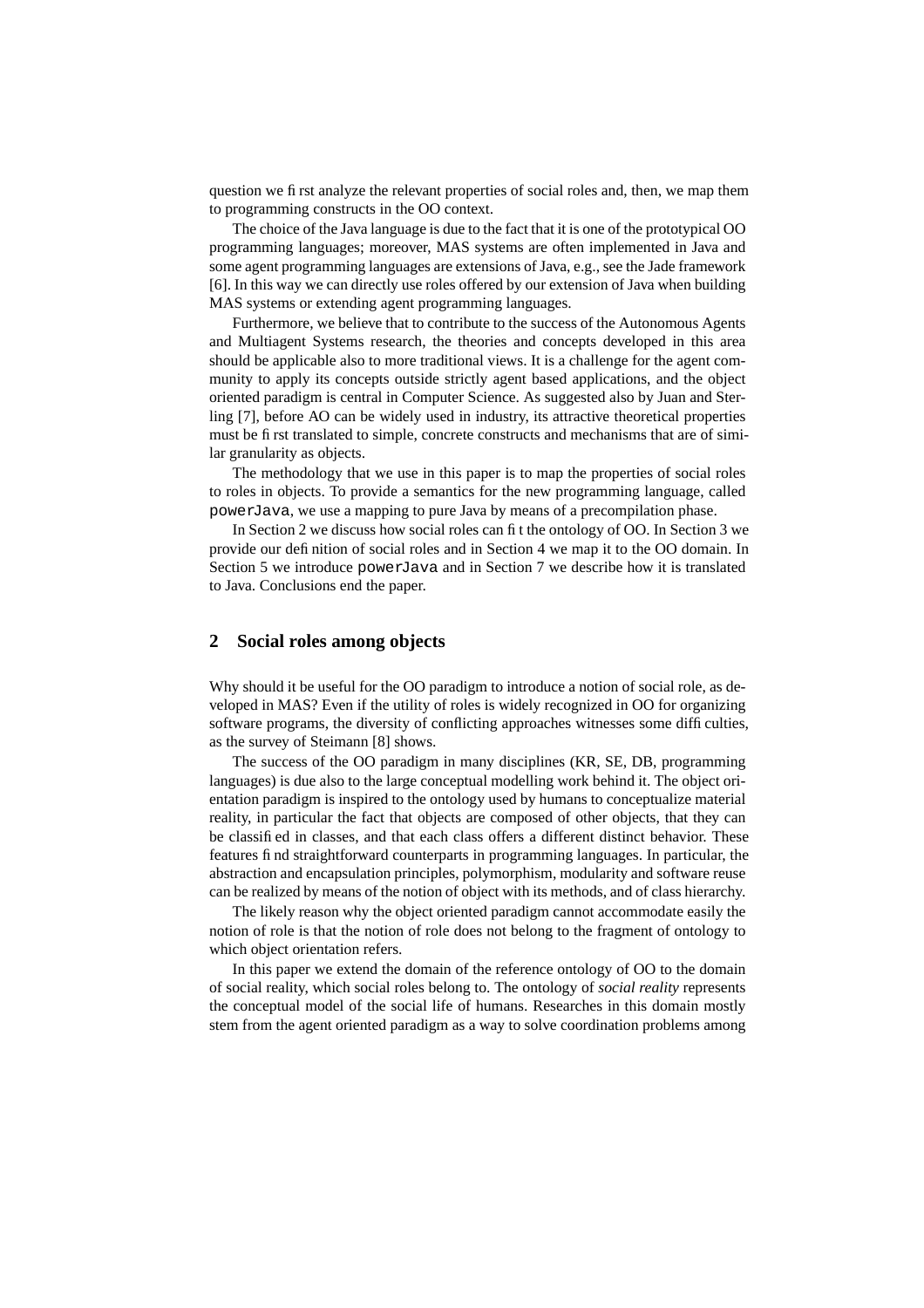agents in multiagent systems. But it is also an area of interest of ontological research, like in [9,10].

The notion of social role refers to the structure of social entities like institutions, organizations, normative systems, or even groups. These social entities are organized in roles [1,4,5]. Roles are usually considered as a means to distribute the responsibilities necessary for the functioning of the institution or organization. Moreover, roles allow the uncoupling of the features of the individuals from those of their roles. Finally, roles are used to define common interaction patterns, and embed information and capabilities needed to communication and coordination [11]. E.g., the roles of auctioneer and bidder are defined in an auction, each with their possible moves.

We call our extension of Java powerJava, since the powers given by institutions to roles are a key feature of roles in our model. An example is the role of director of a department: a buying order, signed by the agent playing the role of director, is considered as a commitment of the institution, that will pay for the delivered goods.

## **3 Properties of social roles**

We consider as characteristic of roles two properties highlighted respectively in the knowledge representation area [10] and in the multiagent system area [12].

- **Definitional dependence:** The definition of the role must be given inside the definition of the institution it belongs to. This property is related to the foundation property of roles [13]: a role instance is always associated with an instance of the institution it belongs to.
- **Powers:** When an agent starts playing a role in an institution, it is empowered by the institution: the actions which it performs in its role "count as" [14] actions of the institution itself. This is possible only because of the definitional dependence: since the role is defined by the institution it is the institution itself which gives it some powers.

Institutions like groups, organizations, normative systems are not material entities, since they belong to the *social* reality, which exists only as a construction of human beings. According to the model of Boella and van der Torre [15,16], social entities can be modelled as agents, albeit of a special kind since they act in the world via the actions of other agents. In [2,12], also *roles* are considered as (description of) agents.

In this work, agents - like their players and institutions are - are modelled as objects, and, thus, by the previous observation, roles are modelled as objects too. In order to work at the level of objects we do not consider typical properties of agents like autonomy or proactiveness.

To understand these issues we propose a running example. Consider the role "student". A student is always a student of some school. Without the school the role does not exist anymore: e.g., if the school goes bankrupt, the actor (e.g. a person) of the role cannot be called a student anymore. The institution (the school) also specifies which are the properties of the student which extend the properties of the person playing the role of student: the school specifies the role's enrollment number, its email address in the school intranet, its scores at past examinations. Most importantly the school also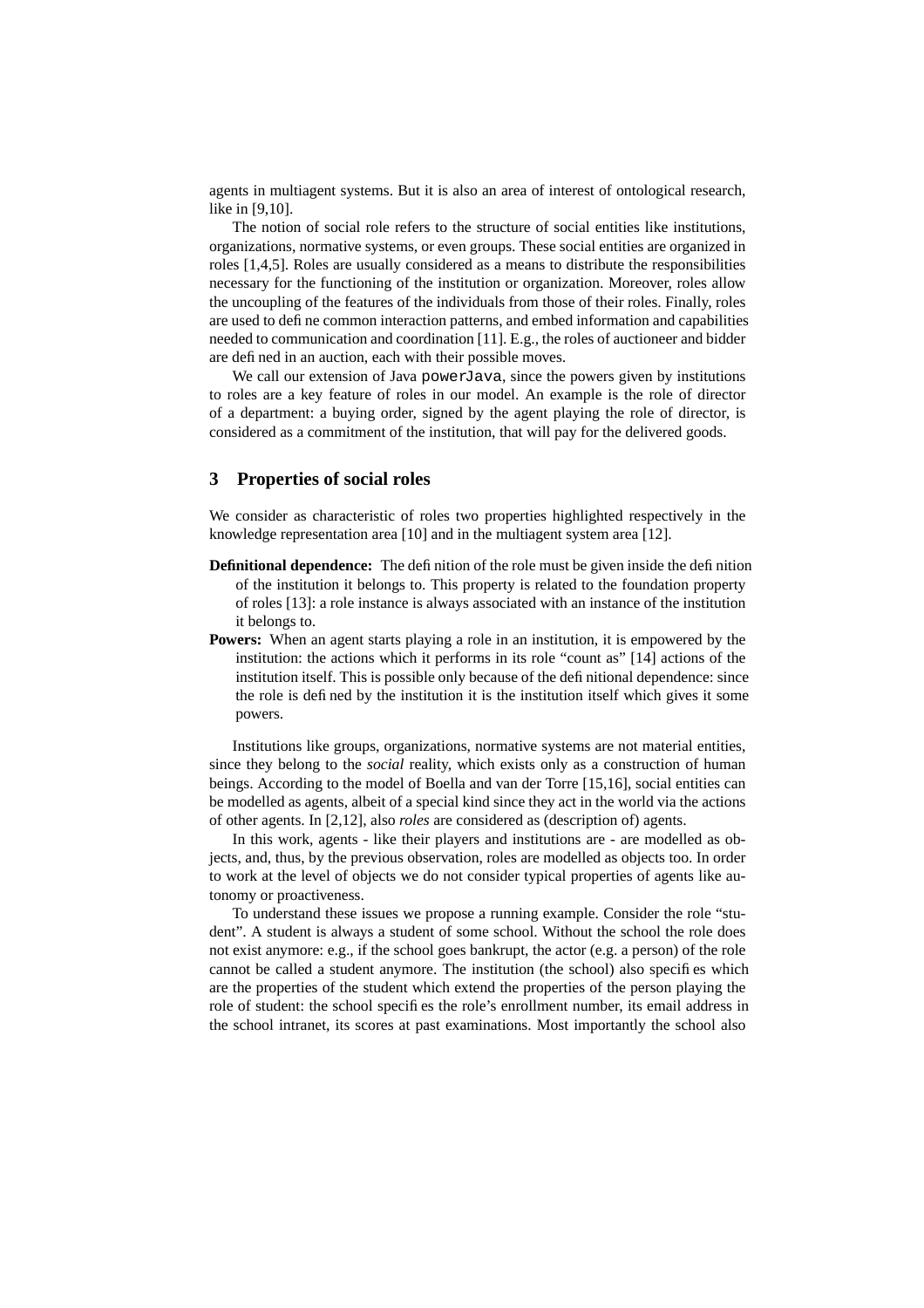specifies how the student can behave. For example, the student can give an exam by submitting some written examination; this action is clearly defined by the school since it is the school which specifies how an examination is valued and it is the school which maintains the official records of the examinations which is updated with the new mark. Finally, the student can contact the secretary who is obliged to provide it with an enrollment certificate; also this action depends on the definition the school gives both to the student role and to the secretary role, otherwise the student could not have an effect on the her.

But in defining such actions the school *empowers* the person who is playing the role of student.

## **4 Modelling roles as objects**

To translate the notion of social role in OO we need to find a suitable mapping between the agent domain and the object domain. The basic idea is that agents are mapped to objects. Their behaviors are mapped in methods invoked on the objects. We have to distinguish at least three different kinds of agents:

- **–** Players of roles: their basic feature is that they can exercise the powers given by their roles when they act in a role, since their actions "count as" actions of their roles [14].
- **–** Institutions: their basic feature is to have parts (roles) which are not independent, but which are defined by themselves. They must give to the defined roles access to their private fields and methods.
- **–** Roles: they describe how the player of the role is connected to the institution via its powers. They do not exist without the institution defining them and they do not act without the agent playing the role.

The mapping between agents and objects must preserve this classification, so we need three kinds of objects.

- **–** Objects playing roles: when they play a role, it is possible to invoke on them the methods representing the powers given by the role.
- **–** Institutions: their definition must contain the definition they give to the roles belonging to them.
- **–** Roles: they must specify which object can play the role and which powers are added to it. They must be connected both to the institution, since the powers have effect on it, and to the player of the role.

In OO terms, the player of the role can determine the behavior of the object, in which the role is defined, without having either a reference to it or access to its private fields and methods. In this way, it is possible to exogenously coordinate its behavior, as requested by Arbab [17].

In the next sections we will address in details the three different kinds of objects we need to model in powerJava.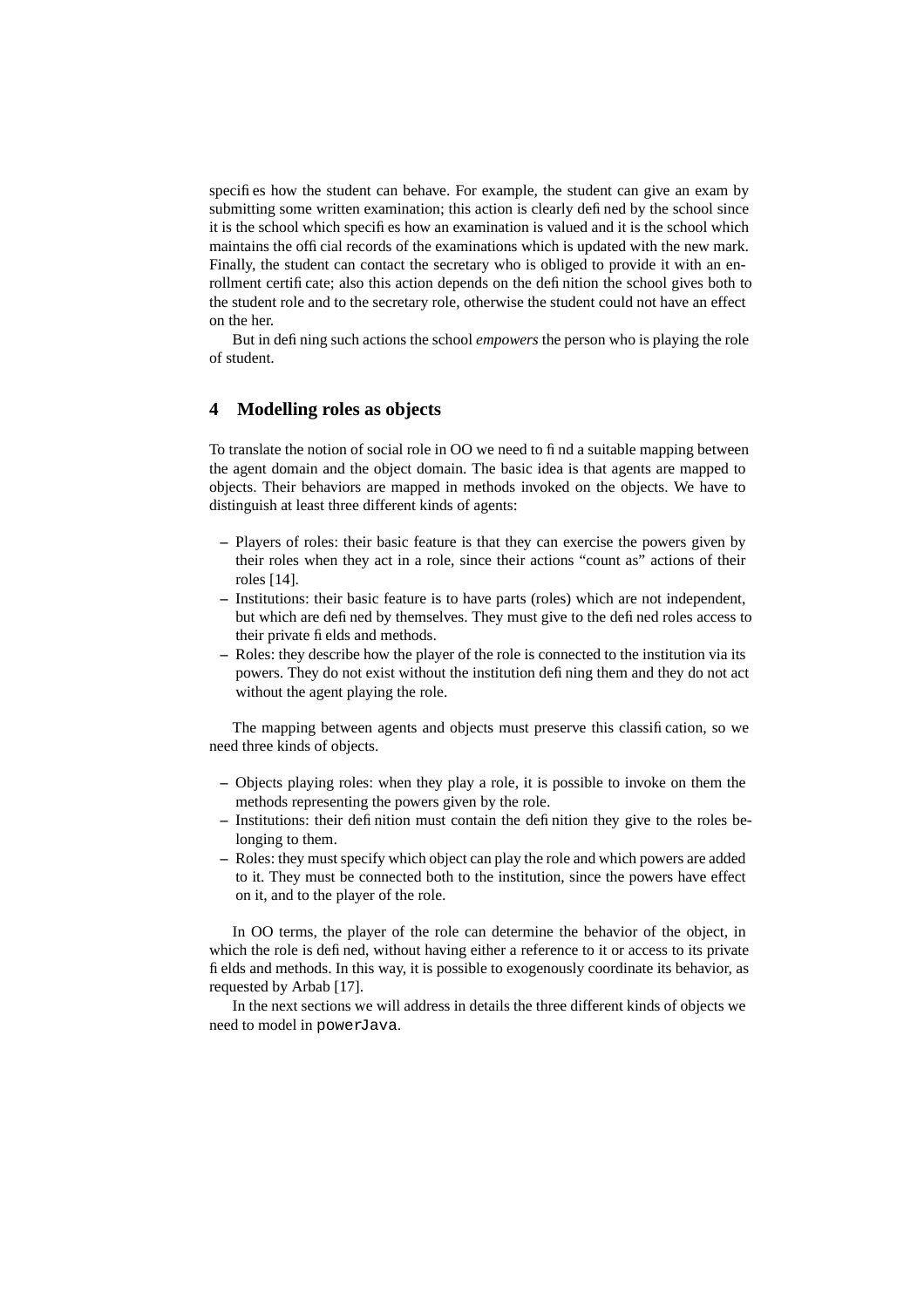#### **4.1 Playing a role**

An object has different (or additional) properties when it plays a certain role, and it can perform new activities, as specified by the role definition. Moreover, a role represents a specific state which is different from the player's one, which can evolve with time by invoking methods on the roles (or on other roles of the same institution, as we have seen in the running example). The relation between the object and the role must be transparent to the programmer: it is the object which has to maintain a reference to its roles. For example, if a person is a student and a student can be asked to return its enrollment number, then, we want to be able to invoke the method on the person as a student without referring to the role instance. A role is not an independent object, it is a facet of the player.

Since an agent can play multiple roles, the same method will have a different behavior, depending on the role which the object is playing when it is invoked. It must be sufficient to specify with is the role of a given object we are referring to. On the other hand, methods of a role can exhibit different behaviors according to whom is playing a role. So a method returning the name of the student together with the name of the school returns not only a different school name according to the school, but also a different value for the name according to whom is playing the role of student.

Note that roles are always roles in an institution. Hence an object can play at the same moment a role more than once, albeit in different institutions. For example, one can be a student at the high school, a student of foreign languages in another school, *etc.* We do not consider in this paper the case of an object playing the same role more than once in the same institution. However, an object can play several roles in the same institution. For example, a person can be an MP and a minister at the same time (even if it is not required to be an MP to become minister).

In order to specify the role under which an object is referred to, we evocatively use the same terminology used for casting by Java. For example, if a person is playing the role of student and we want to invoke a method on it as a student, we say that there is a casting from the object to the role. Recall that to make this casting we do not only have to specify which role we are referring to, but also the institution where the object is playing the role, too. Otherwise, if an object plays the same role in more than one institution, the cast would be ambiguous.

We call this *role casting*. Type casting in Java allows to see the same object under different perspectives while maintaining the same structure and identity. In contrast, role casting conceals a *delegation* mechanism: the delegated object can only act as allowed by the powers of the role; it can access the state of the institution and, by exploiting a construct that will be introduced shortly (that) can also refer to the delegating object.

#### **4.2 Institutions defining roles**

The basic feature of institutions, as intended in our framework, is to define roles inside themselves. If roles are defined inside an institution, they can have access to the private variables and methods of the institution. The "definition" of an object must be read as the definition of the class the object is an instance of, thus, we have that the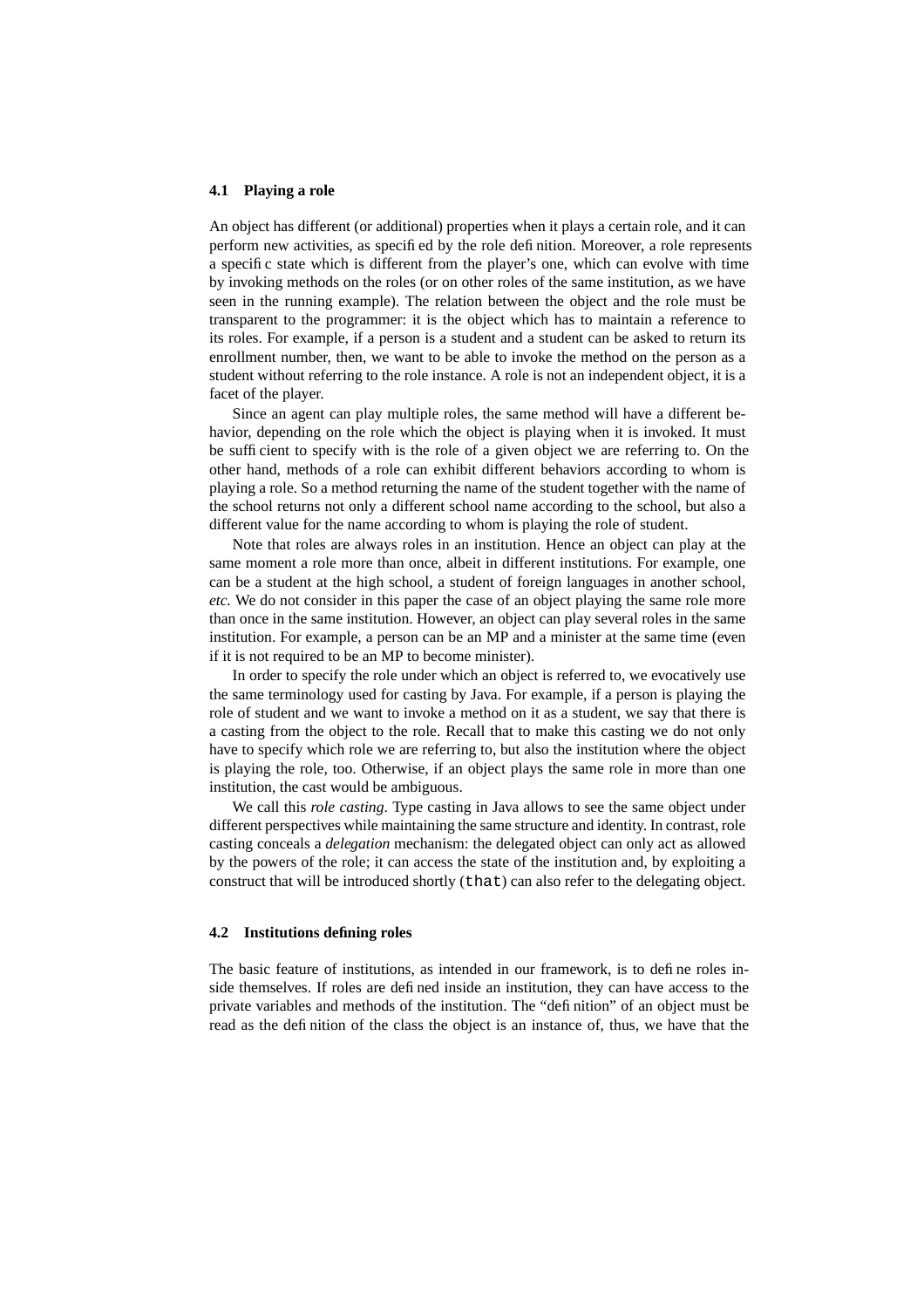class defining an institution includes the class definition of the roles belonging to the institution.

The fact that the role class definition is included inside the institution class definition determines some special properties of the methods that can be invoked on a role. In fact, for the notion of role to be meaningful, these methods should go beyond standard methods, whose implementation can access the private state of the role only. Roles add powers to objects playing the roles. Power means the capability of modifying also the *state of the institution* which defines the role and the *state of the other roles* defined in the same institution. This capability seems to violate the standard encapsulation principle, where the private variables and methods are visible only to the class they belong to: however, here, the role definition is itself inside the class definition, so encapsulation is not violated. This means also that the role must have a reference to the institution, in order to refer to its private or public methods and fields.

In our example, the method by which a student takes an examination must modify the private state of the school. If the exam is successful, the mark will be added to the registry of exams in the school. Similarly, if the method of asking the secretary a certificate should be able to access the private method of the secretary to print a certificate.

In MAS, roles can be played by different agents, it is sufficient that they have the suitable capabilities. This is translated in OO as the fact that to play a role an object must implement the suitable methods. In Java this corresponds to implementing an interface, i.e., a collection of method signatures. To specify who can play it, a role specifies an interface representing the requirements to play a role. Thus, an object to play a role must implements an interface.

The objects which can play the role can be of different classes, so that roles can be specified independently of the particular classes playing the role. This possibility is a form of polymorphism which allows to achieve a flexible external coordination and to make roles reusable.

At the same time a role expresses the powers which can be exercised by its player. Again, since powers are mapped into methods, a role is related to another interface definition. In summary, a role has two faces (see also Figure 1):

- **–** It describes the methods that an object must show in order to play/enact the role. We call them *requirements*.
- **–** It describes the methods that are offered by the role to an object that might enact it. We call them *powers*.

For Steimann and Mayer [18] roles define a certain behavior or protocol demanded in a context independently of how or by whom this behavior is to be delivered. In our model this translates to the fact that a role defines both the behavior required by the player of the role and the behavior offered by playing the role. However, the implementation of both the requested and offered behavior is not specified in the role.

The implementation of the requirements is obviously given inside the class of the object playing the role. The implementation of the powers must be necessarily given in the definition of the institution, which the role belongs to; the reason is that only in this way such methods can really be powers: they can have access to the state of the institution and change it.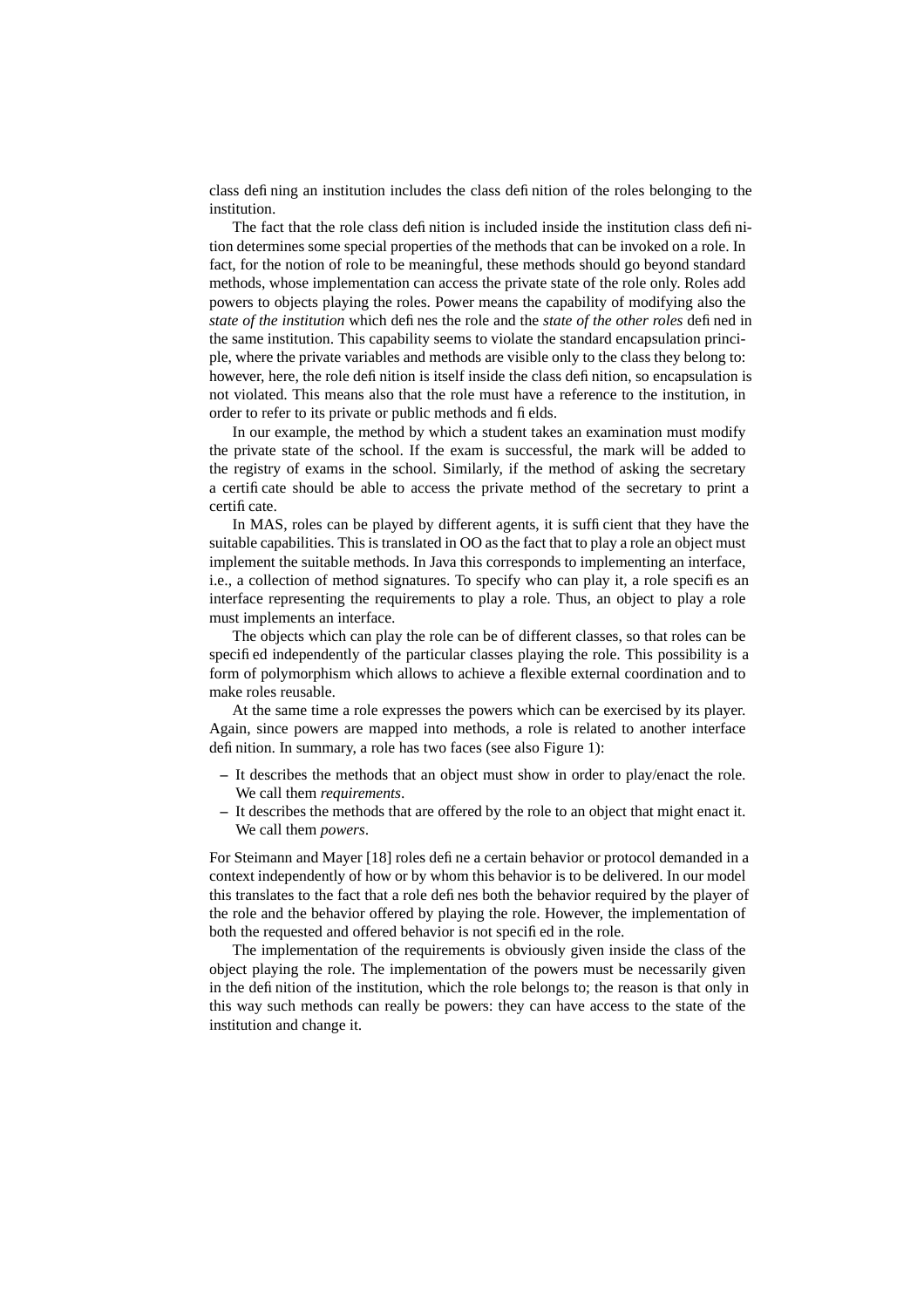

**Fig. 1.** The players will interact according to the acquired powers (they will follow the *protocol* implemented by the institution and its roles).

# **5 Introducing roles in Java:** powerJava

We now have all the elements to introduce roles as the new construct in powerJava.

#### **5.1 The syntax of** powerJava

To introduce roles in powerJava we need very limited modifications of the Java syntax (see sketch in Figure 2):

- 1. A construct specifying the role with its name, requirements and powers (non-terminal symbol rolespec).
- 2. A construct that allows the implementation of a role, inside an institution and according to the specification of its powers (non-terminal symbol roledef).
- 3. A role casting construct, together with the specification of the institution to which the role belongs (non-terminal symbol rcast).

Note that nothing is required for an object to become the player of a role, apart from having the appropriate behavior required by the role specified by the keyword enacts.

The definition of a role using the keyword role is similar to the definition of an interface: it is in fact the specification of the powers acquired by the role in the form of methods signatures. The only difference is that the role specification refers also to another interface (e.g., StudentRequirements in Figure 3), that in turn gives the requirements to which an object, willing to play the role, must conform. This is implemented by the keyword playedby. This mechanism mirrors the idea, discussed in the previous section, that roles have two faces: the requirements and the powers. In the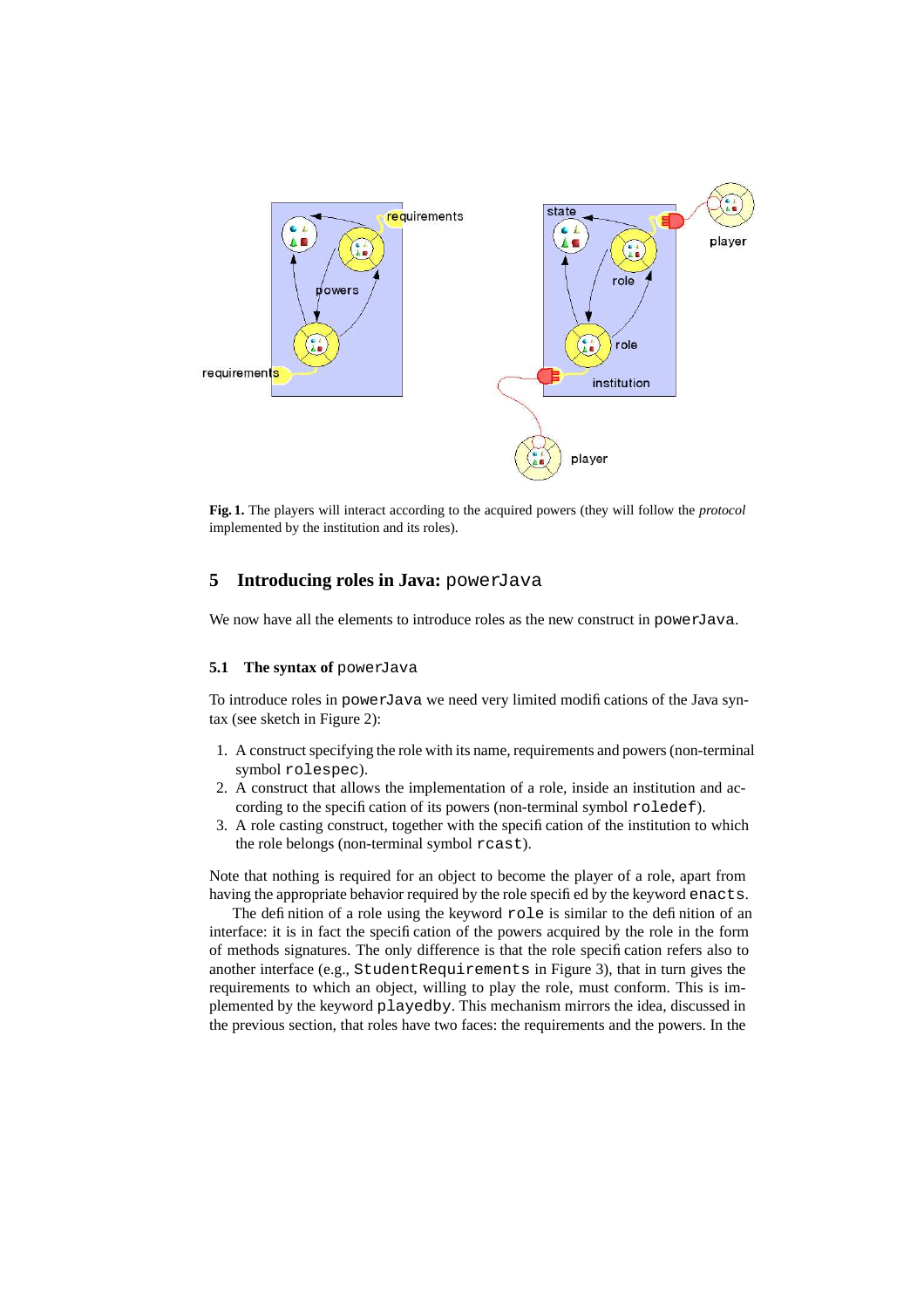```
rolespec := "role" identifier "playedby"
  identifier interfacebody
classdef ::= ["public"|"private"|...]
  "class" identifier ["enacts" identifier*]
  ["extends" identifier] ["implements" identifier*]
 classbody
classbody ::= "{" fielddef* constructors*
 methoddef* roledef* "}"
roledef ::= "definerole" identifier
  ["enacts" identifier*] rolebody
rolebody ::= "{" fielddef* methoddef* roledef* "}"
rcast ::= (expr.identifier) expr
```
#### **Fig. 2.** Syntax

example, role specifies the powers of Student, whilst StudentRequirements - trivially - specifies its requirements.

Roles must be implemented inside an institution; the keyword definerole has been added to implement a role inside another class. A role implementation is like an inner-class definition. It is not possible, however, to define constructors; only the predefined one is available, having as a parameter the player of the role. Moreover, the definition of a role can contain other roles in turn (in this case the role itself becomes an institution). Finally, it is worth noting that the definition of institution is a class which can be extended by means of the normal Java constructs but the roles cannot be overridden.

Since the behavior of a role instance depends on the player of the role, in the method implementation the player instance can be retrieved via a new reserved keyword: that. So this keyword refers to *that* object which is playing the role at issue, and it is used only in the role implementation. The value of that is initialized when the constructor of the role is invoked. Notice that the type of the referred object is the type defined by the role requirements or a subtype of it.

The greatest conceptual change in powerJava is the introduction of role casting expressions with the original Java syntax for casting. A rcast specifies both the role and the instance of the institution the role belongs to (or no object in case of a single institution). Note that the casting of an object returns an object which can be manipulated as any other object invoking methods and accessing variables on it.

We do not need a special expression for creating roles since we use the notation of Java for inner classes: starting from an institution instance the keyword "new" allows the creation of an instance of the role as if the role were an inner class of the institution. For example, let us suppose that harvard is a instance of School and that chris is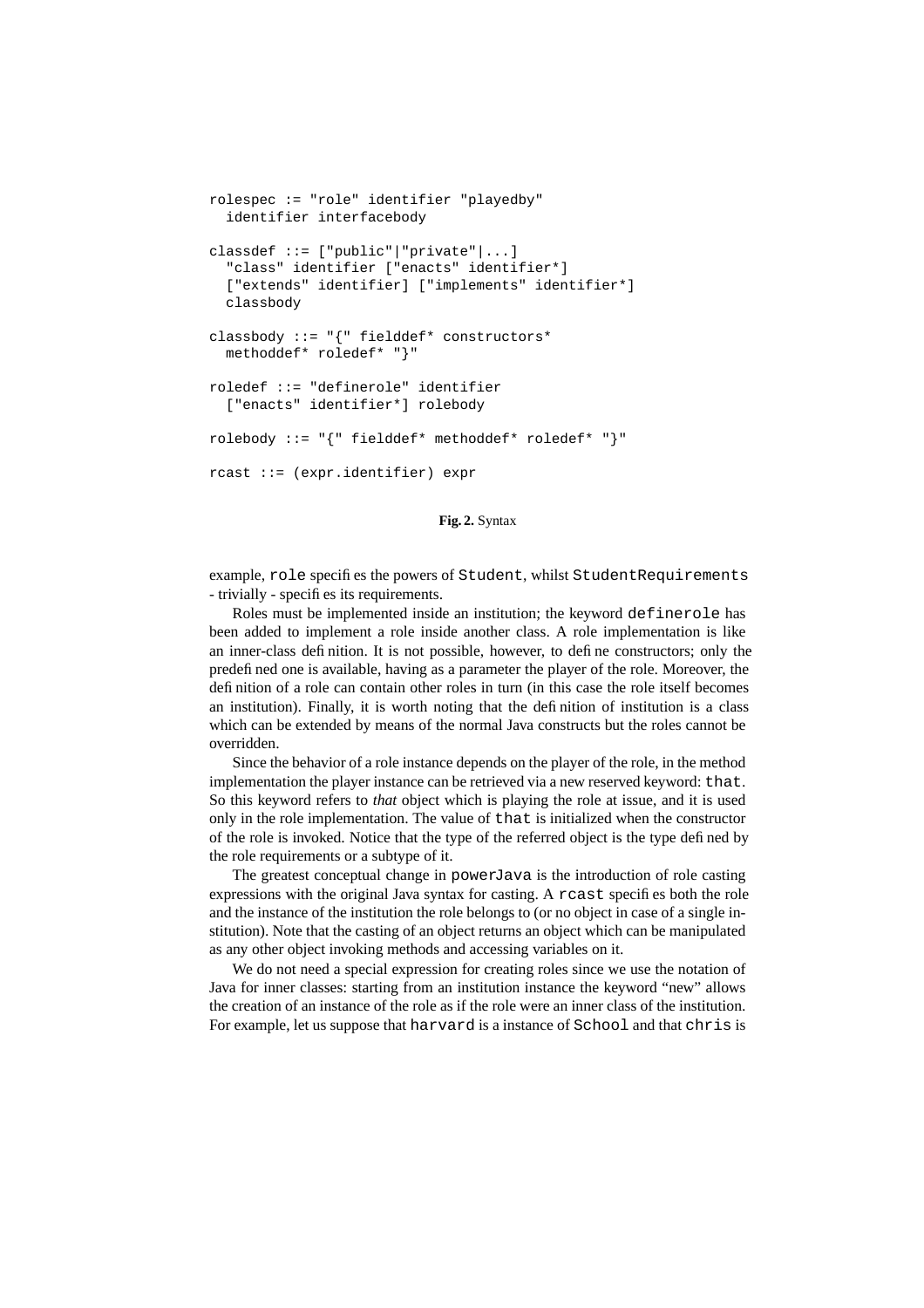```
role Student playedby StudentRequirements {
  public String getName ();
  public void takeExam (int examCode, String text);
  public int getMark (int examCode);
}
interface StudentRequirements {
  public String getName ();
  public int getSocSecNum ();
}
```
**Fig. 3.** Specification of the powers and requirements.

a person who wants to become a student of harvard. This is expressed by the instruction harvard.new Student(chris), using the predefined parameter having the role requirements StudentRequirements as type.

#### **5.2 How to use** powerJava

In Figures 3-5 we present our running example in powerJava. In Figure 3, the name of the role Student is introduced as well as the prototypes of the methods that constitute the powers and requirements. For example, returning the name of the Student, submitting a text as an examination, and so forth. As in an interface, no non-static variables can be declared. Differently from a Java interface, we couple a role with the specification of its requirements. This specification is given by means of the name of a Java interface, in this case, StudentRequirements, imposing the presence of methods getName and getSocSecNum (the person's social security number).

As explained, roles must be implemented inside some institution. In our running example (Figure 4), the role Student is implemented in a class School. The implementation must respect the method signature of the role powers. As for an inner class in Java, a role implementation has access to the private fields and methods of the outer class and of the other roles defined in the outer class; this possibility does not disrupt the encapsulation principle since all roles of an institutions are defined by who defines the institution itself. In other words, an object that has assumed a given role, by means of it, has access and can change the state of the corresponding institution and of the sibling roles. In this way, we achieve what envisaged by the analysis of the notion of role.

The object playing a role can be accessed by means of the special construct that, which refers to the object that enacts the role. In the example such an object has type StudentRequirements; the that construct is used in the method getName() in order to combine the player's name with the name of the school it attends. Like an instance of a class, a role instance can have a state, specified by its private fields, in this example, studentID.

In order for an object to play a role it is sufficient that it conforms to the role requirements. Since the role requirements are implemented as a Java interface, it is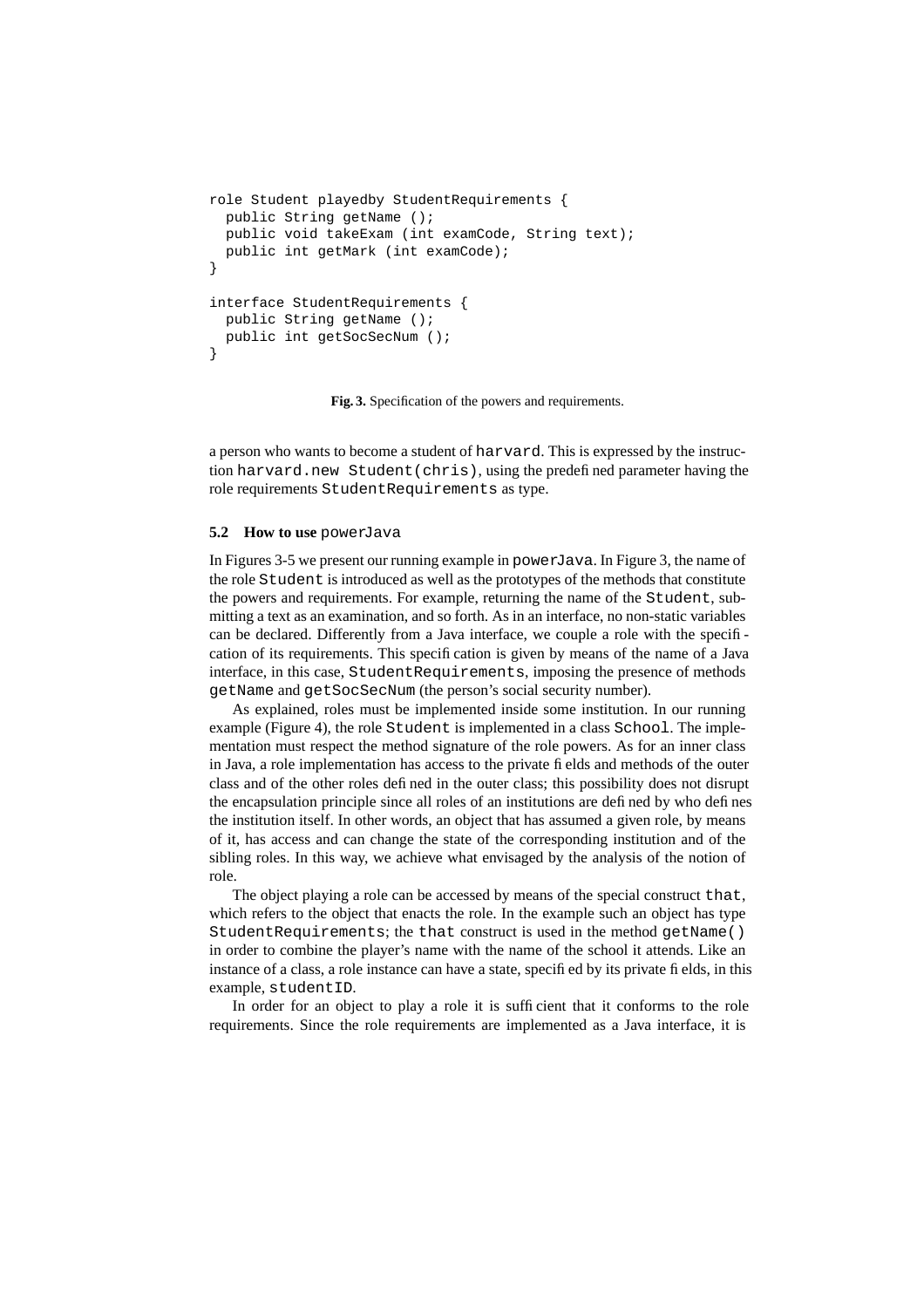```
class School {
  private int[][] marks;
  private String schoolName;
  public School (String name) {
    this.schoolName = name;
  }
  definerole Student {
    private int studentID;
    public void setStudentID (int studentID) {
      this.studentID = studentID;
    }
    public int getStudentID () {
     return studentID;
    }
    public void takeExam (int examCode, String text) {
      marks[studentID][examCode] = eval(text);
    }
    public int getMark (int examCode) {
      return mark[studentID][examCode];
    }
    public int getName () {
      return that.getName() + " at " + schoolName;
    }
  }
  public int eval (String text){...}
}
```
**Fig. 4.** Defining the institution and implementing a role specification.

sufficient that the class of the object implements the methods of such an interface. In Figure 4, the class Person can play the role Student, because it conforms to the interface StudentRequirements by implementing the methods getName and getSocSecNum.

A role is created by means of the construct new as well as it is done in Java for inner class instance creation. For example, (see Figure 5, method main of class TestRole), the object referred by chris can play the part of the student of the school harvard by executing the following instruction: harvard.new Student(chris). In this context, i.e. within the role definition, that will refer to chris. Moreover, note that the same person can play the same role in more than one school. In the example chris is also a student of mit: mit.new Student(chris).

Differently than other objects, role instances do not exist by themselves and are always associated to their players: when it is necessary to invoke a method of the student it is sufficient to have a referent to its player object. Methods can be invoked from the players of the role, given that the player is seen in its role (e.g. Student). This is done in powerJava by casting the player of the role to the role we want to refer to.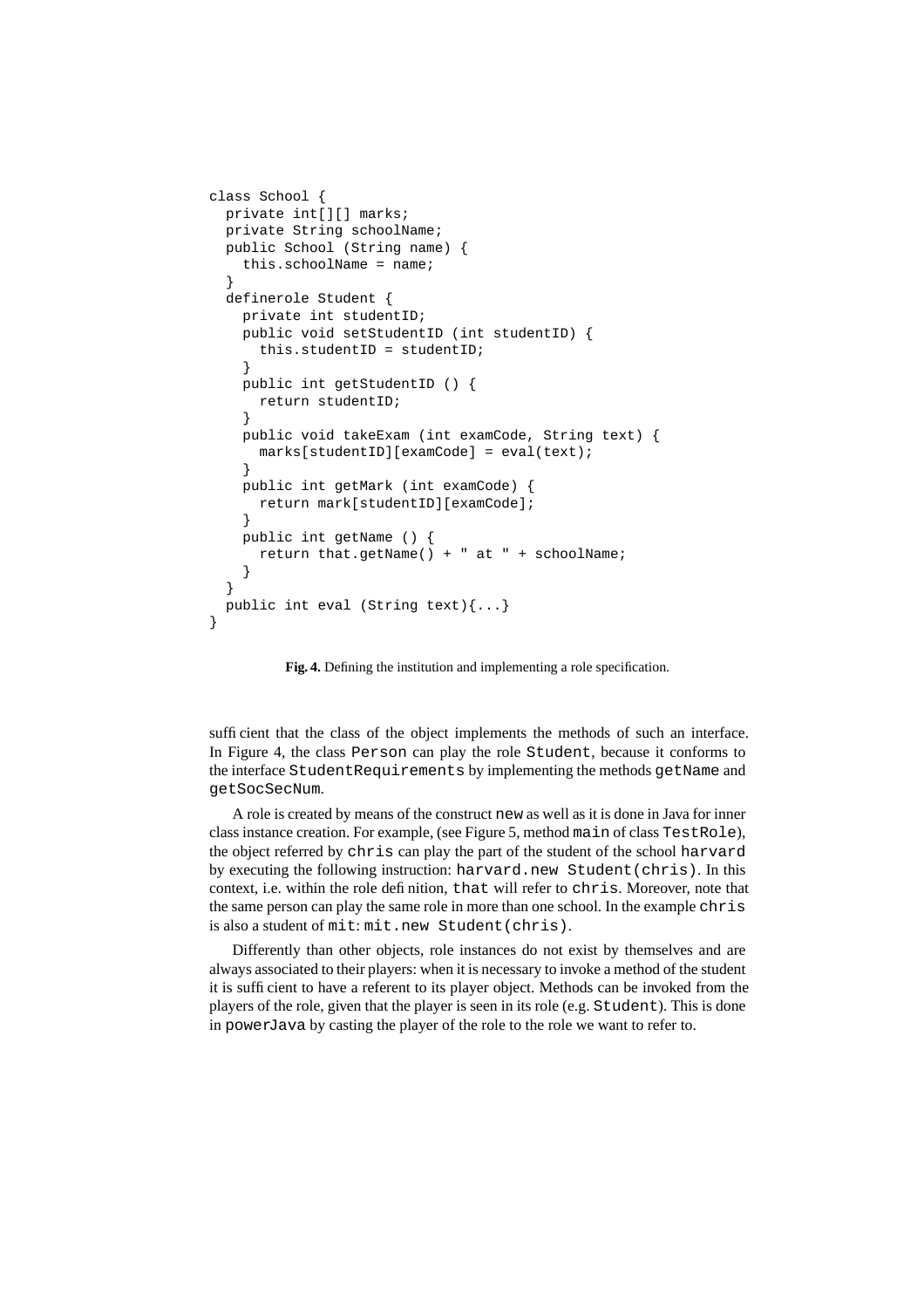```
class Person enacts Student {
 private String name;
 private int SSNumber;
 public Person (String name) { this.name = name; }
 public String getName () { return name; }
  public int getSocSecNum () { return SSnumber; }
}
class TestRole {
 public static void main(String[] args) {
    Person chris = new Person("Christine");
    School harvard = new School("Harvard");
    School mit = new School("MIT");
    harvard.new Student(chris);
   mit.new Student(chris);
    String x=((harvard.Student)chris).getName();
    String y=((mit.Student)chris).getName();
  }
}
```
**Fig. 5.** Palying a role.

We use the Java cast syntax with a difference: the object is not casted to a type, but to a *role*. However, since roles do not exist out of the institution defining them, in order to specify a role, it is necessary to specify the institution it belongs to. In the syntax of powerJava the structure of a role casting is captured by rcast (see Figure 2). For instance, ((harvard.Student) chris).getName() takes chris in the role of student in the institution harvard. As a result, if getName applied to chris initially returned only the person's name, after the cast, the same invocation will return "Christine at Harvard". Obviously, if we cast chris to the role of student at mit ((mit.Student) chris).getName(), we obtain "Christine at MIT".

With respect to type casting, role casting does not only selects the methods available for the object, but it changes also the state of the object and the meaning of the methods: here, the name returned by the role is different from the name of the player since the method has a different behavior. As it is done in Java for the interfaces, roles can be viewed as types, and, as such, they can be used also in variable declarations, parameter declarations, and as method return types. Thus, roles allow programmers to conform to Gamma *et al.* [19]'s principle of "programming to an interface".

powerJava allows the definition of roles which can be further articulated into other roles. For example, a school can be articulated in school classes (another social entity) which are, in turn, articulated into student roles. This is possible because, as we discuss in next section, roles are implemented by means of classes, which can be nested one into the other. In this way, it is possible to create a hierarchy of social entities, where each entity defines the social entities it contains. As described by [12], this hierarchy recalls the composition hierarchy of objects, which have other objects as their parts.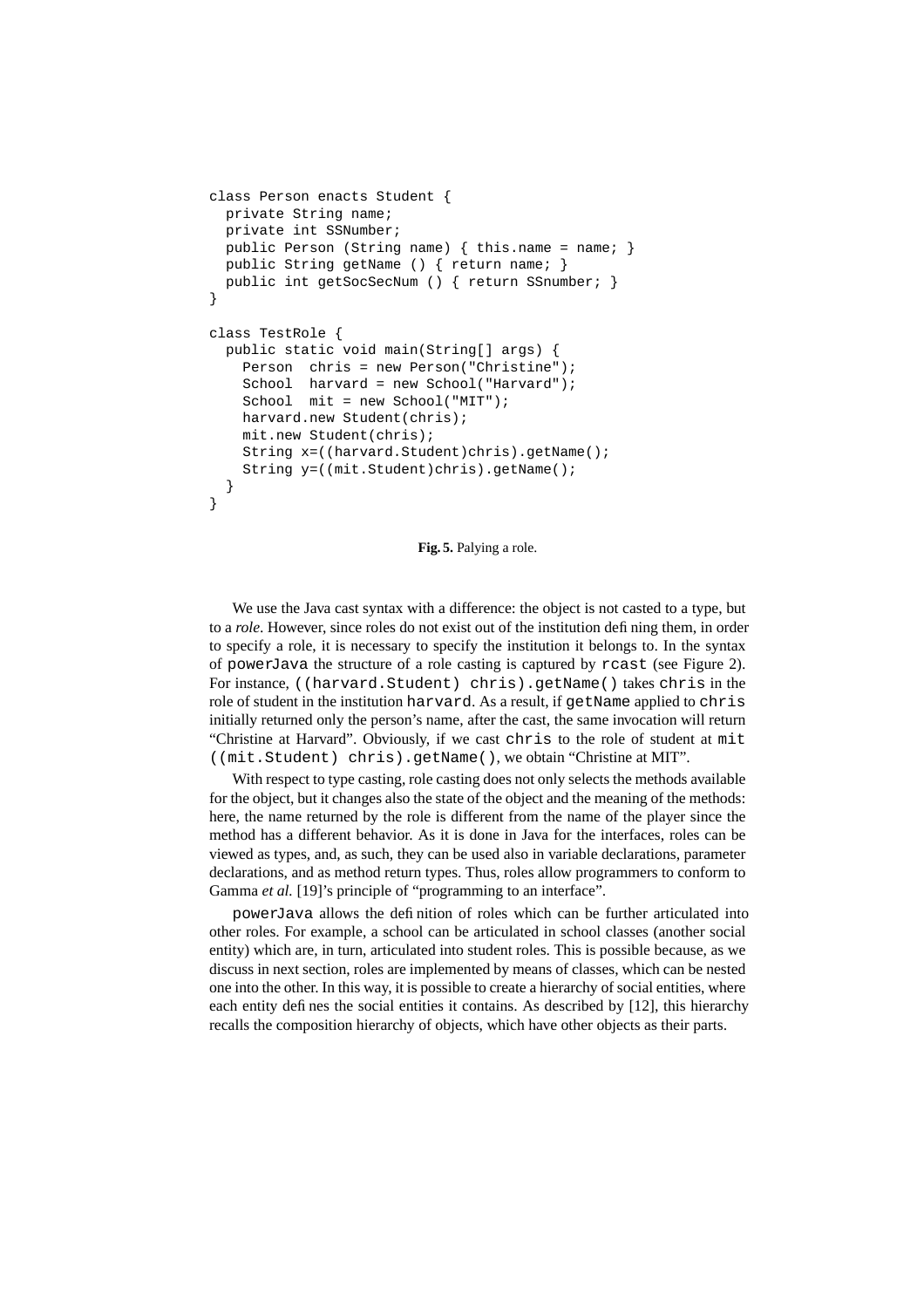## **6 An example about protocols**

Hereafter, we report an example set in the framework of interaction protocols, describing an implementation of well-known *contract net* protocol [3] in our language. Contract net is used in electronic commerce and in robotics for allowing object of the class Agent which are unable to do some task to have them done. The protocol is only concerned with the realization of a specific pattern of interaction, in which the manager sends a call for proposal to a set of bidders. Each bidder can either accept and send a proposal or refuse. The manager collects all the proposals and selects one of them.

The powerJava implementation comprises the roles of Manager and that of Bidder. A Manager has the power of of starting a negotiation. Bidders have the power of taking part to a negotiation. The contract net protocol is the institution inside which the two roles are defined. Notice that the capability of the Bidder of defining a proposal as well as that of the Manager of evaluating the proposals depend on the specific task that is the object of the negotiation and on the business logics of the two role players. The requirements of the two roles express the need of having this capabilities in the role players.

```
role Manager {
  public void startNegotiation(Task task);
}
interface ManagerReq {
  public int evaluateProposal(Proposal[] proposal);
  public void receiveResult(Object result);
}
interface Bidder {
  public void partecipateNegotiation();
}
interface BidderReq {
  public boolean evaluateTask(Task task);
  public Proposal getProposal(Task task);
  public void removeProposal(Task task, Proposal proposal);
  public ResultTask performTask(Task task);
}
class ContractNetProtocol {
  Task task;
  Manager manager;
  Bidders[] bidders;
  Proposal[] proposals;
  int i; int count;
  public ContractNetProtocol() {
      // initializes the state
  }
  definerole Manager {
    public void startNegotiation(Task task) {
      ContractNetProtocol.this.manager = that;
      ContractNetProrocol.this.task = task;
```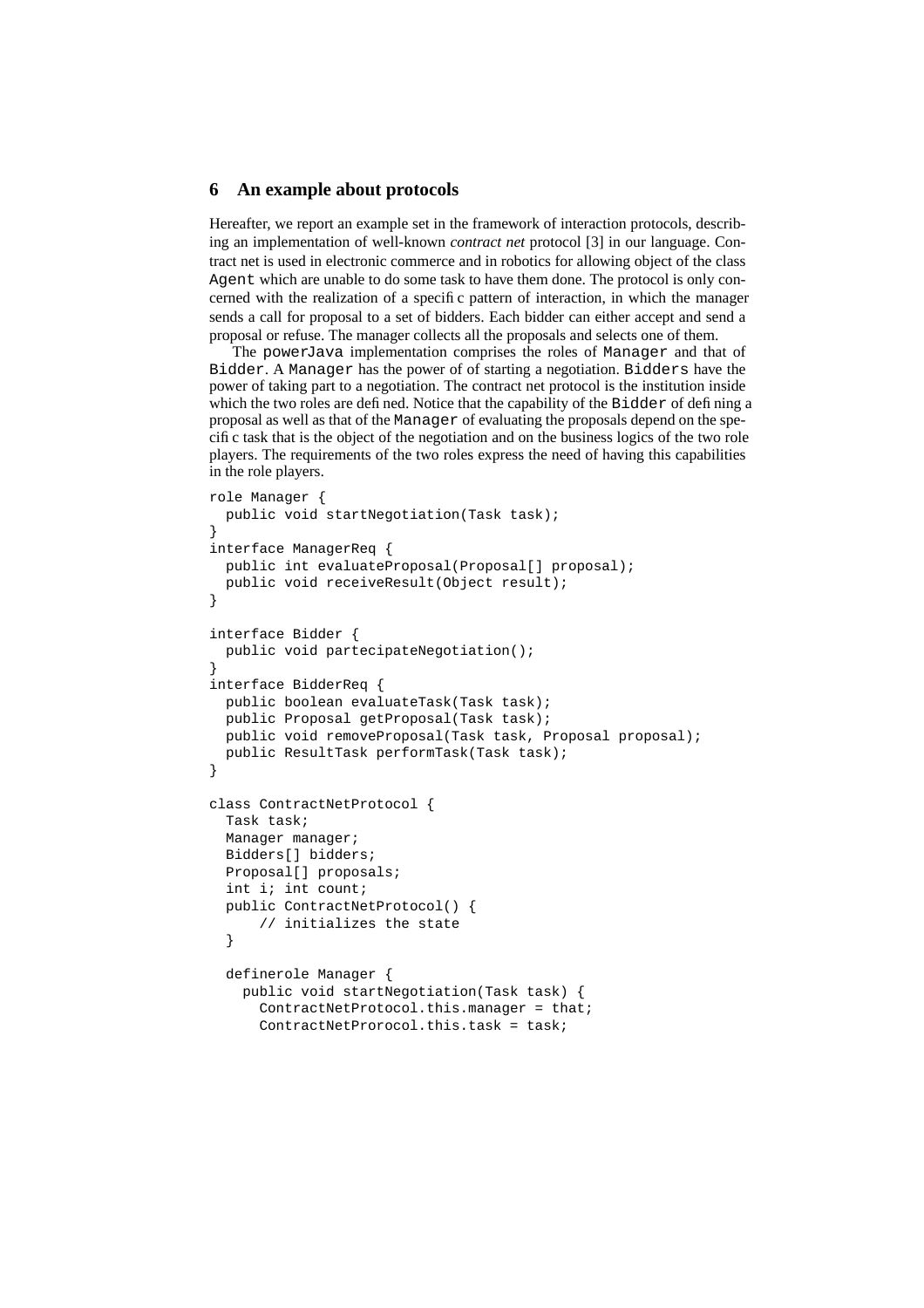```
for (int i=0; i < count; i++)
      bidders[i].cfp(task);
    }
    private void refuse(Bidder bidder) {
     i = i + 1;if (i >= count) notifyBidders();
    }
   private void propose(Proposal proposal, Bidder bidder) {
     i = i + 1;proposals[bidder.getID()] = proposal;
     if (i >= count) notifyBidders();
    }
    private void failure(TaskExecException err, Bidder bidder) {
      that.receiveResult(err);
    }
    private void inform(ResultTask result, Bidder bidder) {
      that.receiveResult(result);
    }
   private void notifyBidders() (
      int selectedProposal =
        that.evaluateProposals(proposals);
      bidders[selectedProposal].acceptProposal(
          proposals[selectedProposal]);
        for (int j=0; j<count; J++)
          if (selectedProposals != j)
            bidders[j].refuseProposal(
                proposals[selectedProposal]);
    }
}
definerole Bidder {
 int ID;
 public void partecipateNegotiation() {
    // add this new bidder to the array of bidders
    // assign an ID and increments count
  }
 private void cfp() {
    if (that.evaluateTask(task))
     manager.propose(that.getProposal(task));
    else
     manager.refuse(this);
  }
 private void refusePoposal(Proposal proposal) {
    that.removeProposal(proposal);
  }
 private void acceptProposal(Proposal proposal) {
    try {
     manager.inform(that.performTask(proposal, task)), this);
    } catch(TaskExecException err) {
     manager.failure(err, this);
    }
```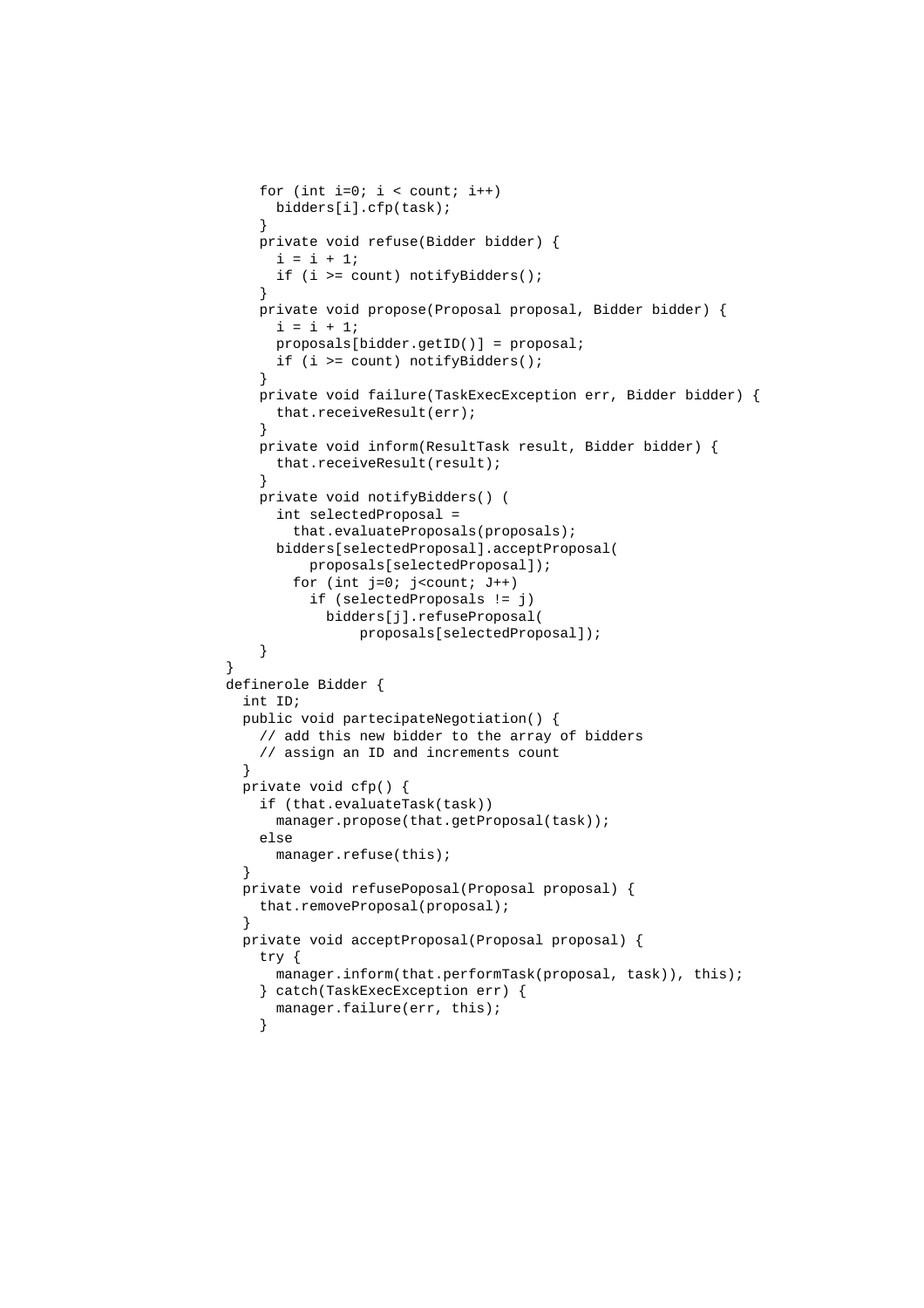Notice that in LifeTimeManager, which is the part of the code in which three "agents" are created and used to play a Manager and two Bidders, to carry on the negotiation it is sufficient that the players respectively invoke the power for initiating and the power for partecipating to the negation itself. The interaction at this level is "hidden" because it is carried on within the institution corresponding to the protocol. For the sake of simplicity the code does not contain references to threads, which are indeed necessary for a correct execution. An object of class Agent that shows a complete set of requirements could play different roles even at the same time even in the same instance of protocol.

```
class LifeTimeManager {
 public static void main(String[] args) {
   Agent initiator = new Agent(...);Agent partecipant1 = new Agent(i...);Agent partecipant2 = new Agent(...);
   ContractNetProtocol cnp = new ContractNetProtocol();
   cnp.new Manager(initiator, task);
    cnp.new Bidder(partecipant1);
    ((cnp.Bidder)partecipant1).partecipateNegotiation();
   cnp.new Bidder(partecipant2);
    ((cnp.Bidder)partecipant1).partecipateNegotiation();
    ((cnp.Manager)initiator).startNegotiation();
  }
}
```
## **7 Translating roles in Java**

} } }

In this section we provide a translation of the role construct into Java, for giving a semantics to powerJava and to validate our proposal. This is done by means of a precompilation phase, as, e.g., [17] proposes for introducing components and channels in Java, or in the way inner classes are implemented in Java. The precompiler has been implemented by means of the tool javaCC, provided by Sun Microsystems [20].

The role definition is simply an interface (see Figure 6) to be implemented by the inner class defining the role. So the role powers and its requirements form a pair of interfaces used to match the player of the role and the institution the role belongs to. The relation between the role interface and the requirement interface is used to constrain the creation of role instances relatively to players that conform to the requirements.

While a role definition is precompiled into a Java interface, a specific role implementation is precompiled into a Java inner class which implements such an interface. The inner class resides in the class that implements the institution. For example, the implementation of the role Student in the class School is precompiled into an inner class of School, named automatically StudentPower. StudentPower implements the interface into which the role is translated, Student. The that construct,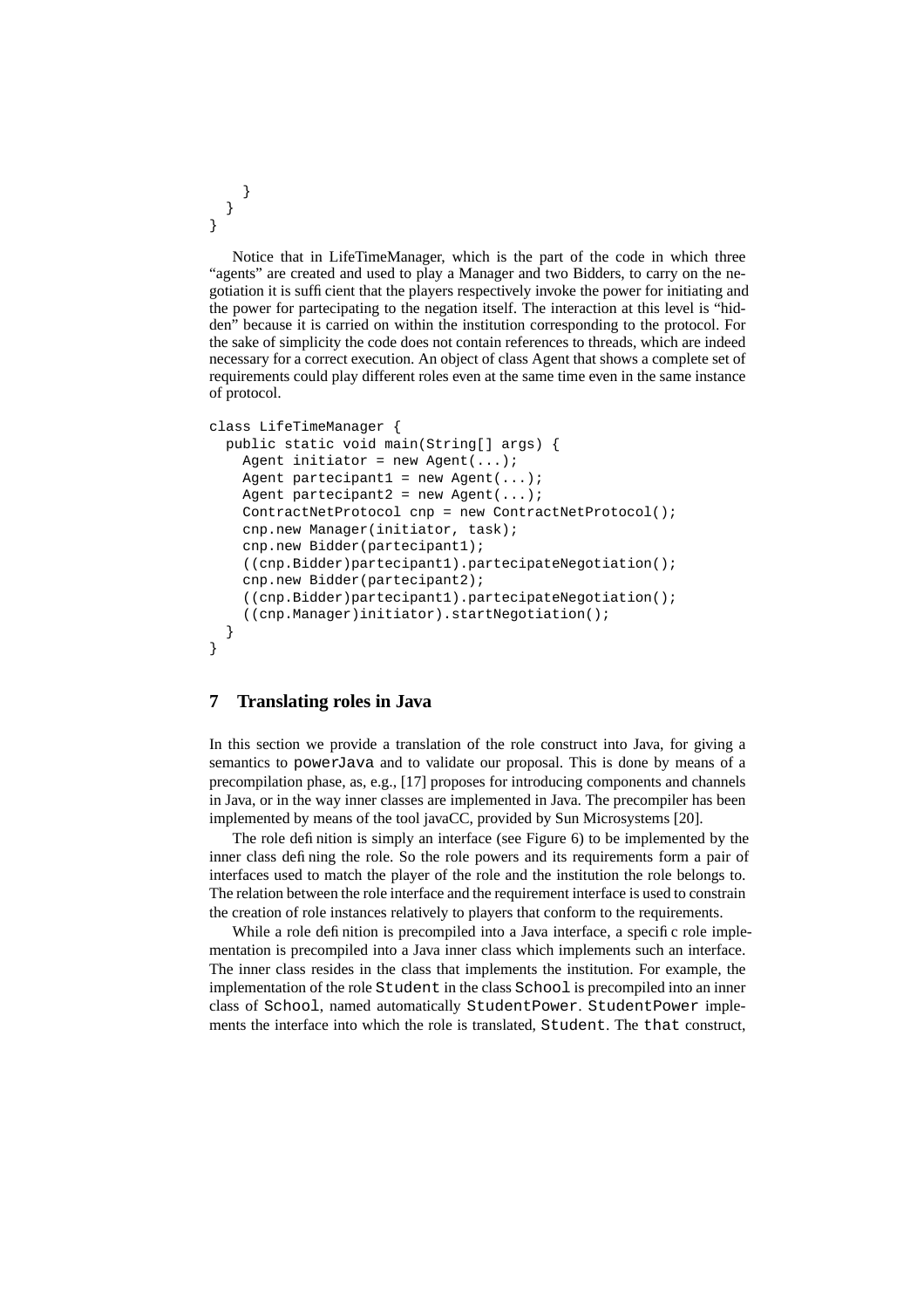```
interface Student {
 public String getName();
 public void giveExam(int examCode, String text);
 public int getMark(int examCode);
}
class Person enacts StudentRequirements {
 private java.util.Hashtable studentList =
   new java.util.Hashtable();
  public void setStudent (Student sp, Object inst) {
    studentList.put(inst, sp);
  }
 public Student getStudent (Object inst) {
   return studentList.get(inst);
  }
  private String name;
  private int SSNumber;
  public Person (String name) { this.name = name; }
 public String getName() { return name; }
 public int getSocSecNum () { return SSNumber; }
}
```
**Fig. 6.** Translation of a role and its player.

which keeps the relation between the player instance and the role instance, is precompiled into a field of StudentPower of type StudentRequirements. This field is automatically initialized by means of an *ad hoc* constructor School. This predefined constructor is introduced by the precompiler in the inner class and it takes the player as a parameter which must have the type required by the role definition. In this case StudentRequirements.

All the constructor does is to initialize the that parameter with the player instance and to manipulate the player instance in order to let it have a referent to the role instance. This is necessary for establishing a correspondence between the instance of the player class and the instance of the inner class. The remaining link between the instance of the inner class and the outer class defining it (the institution) is provided automatically by Java (e.g., School.this).

Since every object can play many roles simultaneously, it is necessary to keep, related to the object at hand, the set of its roles. This is obtained by adding, at precompilation time, to every class for each different kind of role that it can play, a structure for book-keeping its role instances. As an example, Person enacts the role Student. So its instances will have a hash-table that keeps the many student roles played by them in different institutions. In the case of chris there will be an instance corresponding to the fact that she is a student of harvard and one for her being a student of mit. Methods for accessing to this structure are supplied. In the example they allow setting and getting the Student role: setStudent and getStudent. Notice that book-keeping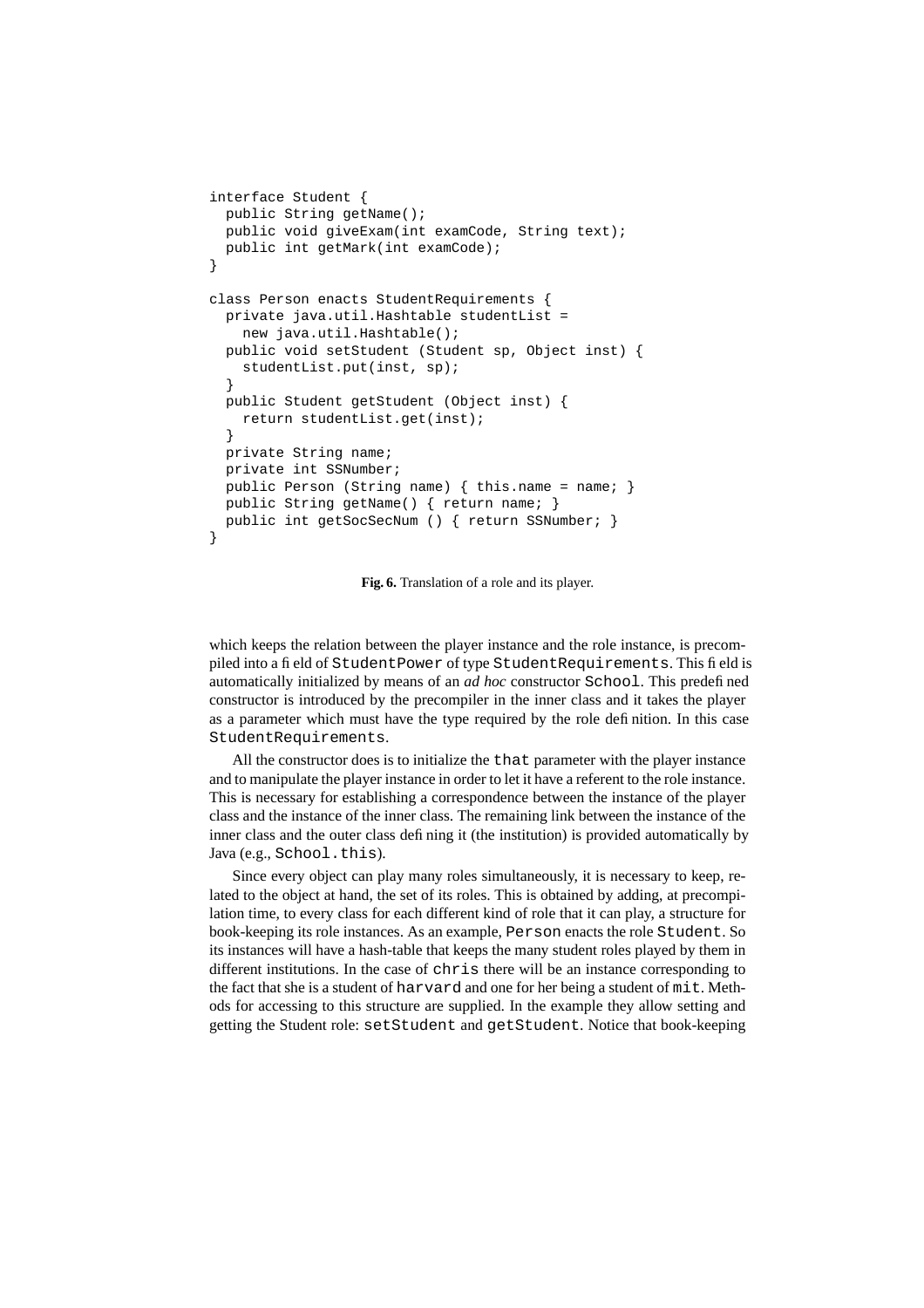```
class School {
  public School (String schoolName) {
    this.schoolName = schoolName;
  }
  class StudentPower implements Student {
    StudentRequirements that;
    public Student (StudentRequirements that) {
      this.that = that;
      (this.that).setStudent(this, School.this);
    //role's fields and methods ...
  }
  //institution's fields and methods ...
}
```
**Fig. 7.** Translation of institution.

```
class TestRole {
 public static void main(String[] args) {
   Person chris = new Person("Christine");
    School harvard = new School("harvard");
    School mit = new School("MIT");
   harvard.new StudentPower(chris);
   mit.new StudentPower(chris);
   String x = chris.getStudent(harvard).getName();
    String y = chris.getStudent(mit).getName();
  }
}
```
### **Fig. 8.** Translation of main.

could be implemented in a more general way, using just one hash table and indexing w.r.t. the institution and the role.

Finally, we describe how role casting is precompiled. The expression referring to an object in its role (a Person as a Student, e.g., (harvard.Student)chris) is translated into the selector returning the reference to the inner class instance, representing the desired role w.r.t. the specified institution. The translation will be chris.getStudent(harvard) (see Figure 7).

A summary of all this translation is shown in Figure 9 as an UML class diagram, where dashed lines represent the newly introduced concepts.

## **8 Conclusion**

In this paper, we extend Java by introducing the notion of social role developed in MAS. The basic features of roles in our model are that they are definitionally dependent on the institution they belong to, and they offer powers to the entities playing them. We map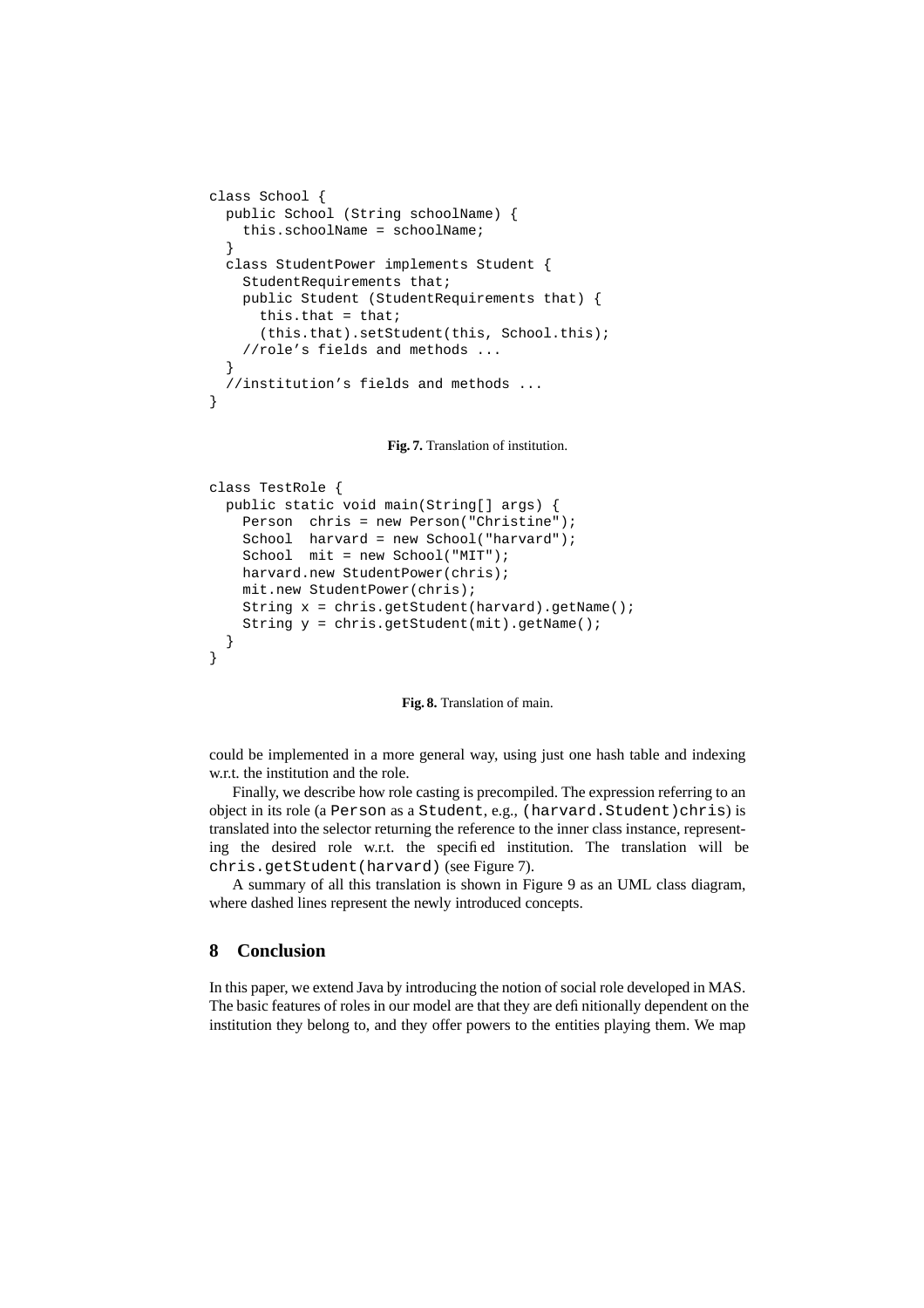agents, institutions and roles to objects, and powers to methods, that are offered by roles to the objects playing those roles. The characteristic feature of powers is that they can access the private fields and methods of the institution they belong to and those of the sibling roles defined in the same institution. In order to allow an object to be seen in the role it plays we extend the notion of casting offered by Java: type casting in Java allows to see the same object under different perspectives while maintaining the same structure and identity; in contrast, role casting allows to see the object as having a different state and different methods, as specified by the role powers.

We are currently working at an extension of powerJava some preliminary results can be found in  $[24]$ . In particular, in this work powerJava is compared to proposals coming from the Object-Oriented community.

Our approach shares the idea of gathering roles inside wider entities with languages like Object Teams [21] and Ceasar [22]. These languages emerge as refinements of aspect oriented languages aiming at resolving practical limitations of other languages. In contrast, our language starts from a conceptual modelling of roles and then it implements the model as language constructs. Differently than these languages we do not model aspects. The motivation is that we want to stick as much as possible to the Java language. However, aspects can be included in our conceptual model as well, under the idea that actions of an agent playing a role "count as" actions executed by the role itself. In the same way, the execution of methods of an object can give raise by advice weaving to the execution of a method of a role. On the other hand, these languages do not provide the notion of role casting we introduce in powerJava. Roles as double face interfaces have some similarities with Traits [23] and Mixins. However, they are distinguished because roles are used to extend instances and not classes.

By implementing roles in an OO programming language, we gain in simplicity in the language development, importing concepts that have been developed by the agent community inside the Java language itself. This language is, undoubtedly, one of the most successful currently existing programming languages, which is also used to implement agents even though it does not supply specific features for doing it. The language extension that we propose is a step towards the overcoming of these limits.

At the same time, introducing theoretically attractive agent concepts in a widely used language can contribute to the success of the Autonomous Agents and Multiagent Systems research in other fields. Developers not interested in the complexity of agent systems can anyway benefit from the advances in this area by using simple and concrete constructs in a traditional programming language.

Future work concerns, on one hand, the provision of a formal semantics to powerJava and the extension of the Java type system with roles; on the other hand, the role construct of powerJava can be extended, for example, by allowing roles playing roles (e.g., a student can play the role of representative in the school), and we also study how our definition of social roles can directly be used in Java based agent programming languages, in frameworks like Jade [6].

In this paper we present a "lite" version of the powerJava language. We are currently developing a full fledged version that allows more natural programming for the Java expert, in which the role implementation does not require a specific construct (definerole), but it entirely relies upon the inner class definition mechanism. Such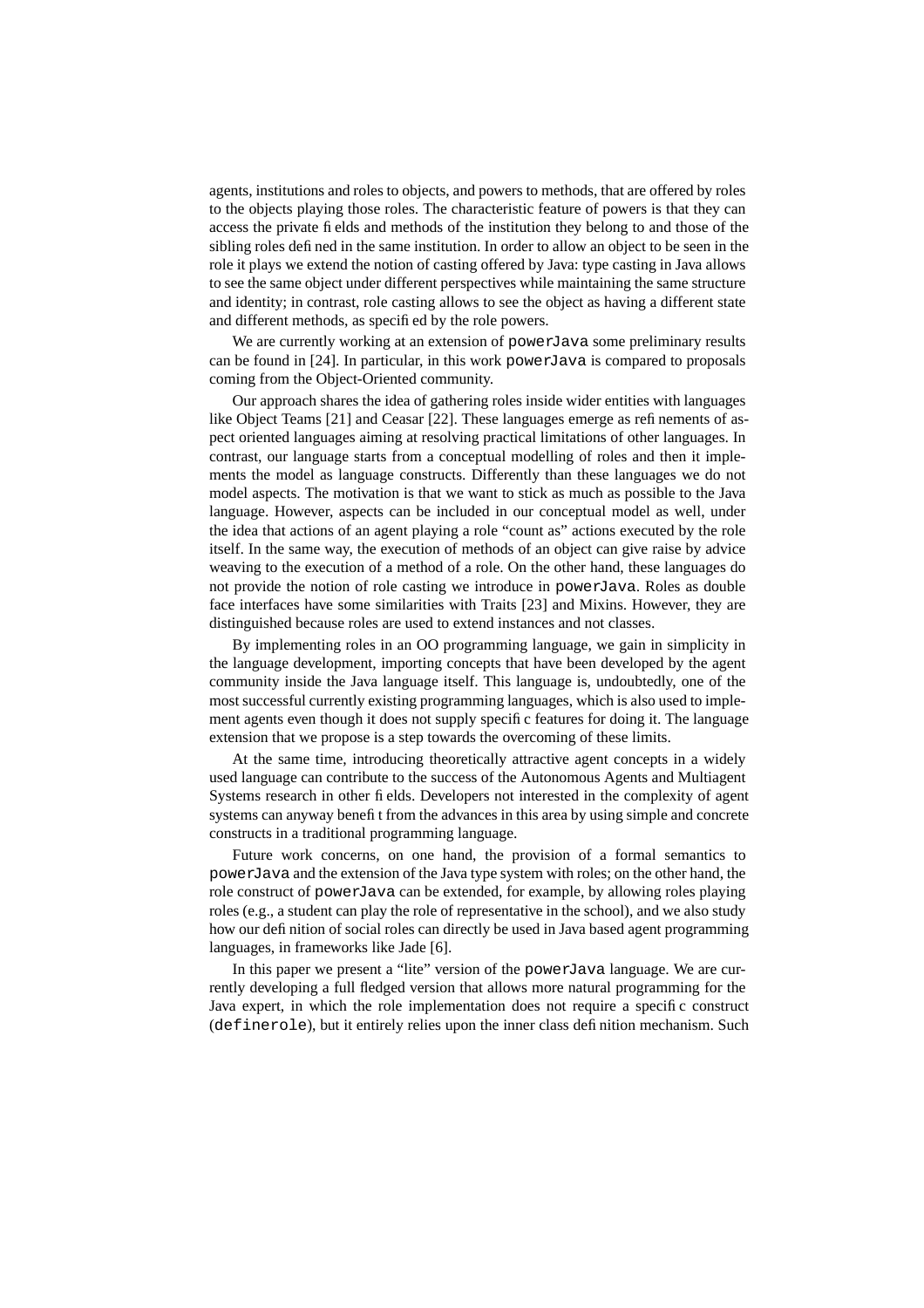

**Fig. 9.** The UML class diagram.

inner classes must implement the role specifications. The advantages are many: on a hand, one can have more implementations of a role inside the same institution, inner classes can enact other roles, they can be institutions themselves, and use extensions.

# **References**

- 1. Bauer, B., Muller, J., Odell, J.: Agent UML: A formalism for specifying multiagent software systems. Int. Journal of Software Engineering and Knowledge Engineering **11(3)** (2001) 207–230
- 2. Boella, G., van der Torre, L.: Attributing mental attitudes to roles: The agent metaphor applied to organizational design. In: Procs. of ICEC'04, IEEE Press (2004)
- 3. Davis, R., and Smith, R. G.: Negotiation as a metaphor for distributed problem-solving. In Artificial Intelligence, 20, 1983.
- 4. Ferber, J., Gutknecht, O., Michel, F.: From agents to organizations: an organizational view of multiagent systems. In: LNCS n. 2935: Procs. of AOSE'03, Springer Verlag (2003) 214–230
- 5. Zambonelli, F., Jennings, N., Wooldridge, M.: Developing multiagent systems: The Gaia methodology. IEEE Transactions of Software Engineering and Methodology **12(3)** (2003) 317–370
- 6. Bellifemine, F., Poggi, A., Rimassa, G.: Developing multi-agent systems with a FIPAcompliant agent framework. (Software - Practice And Experience) 103–128
- 7. Juan, T., Sterling, L.: Achieving dynamic interfaces with agents concepts. In: Procs. of AAMAS'04. (2004)
- 8. Steimann, F.: On the representation of roles in object-oriented and conceptual modelling. Data and Knowledge Engineering **35** (2000) 83–848
- 9. Boella, G., van der Torre, L.: An agent oriented ontology of social reality. In: Procs. of FOIS'04, Torino (2004) 199–209
- 10. Masolo, C., Vieu, L., Bottazzi, E., Catenacci, C., Ferrario, R., Gangemi, A., Guarino, N.: Social roles and their descriptions. In: Procs. of KR'04. (2004)